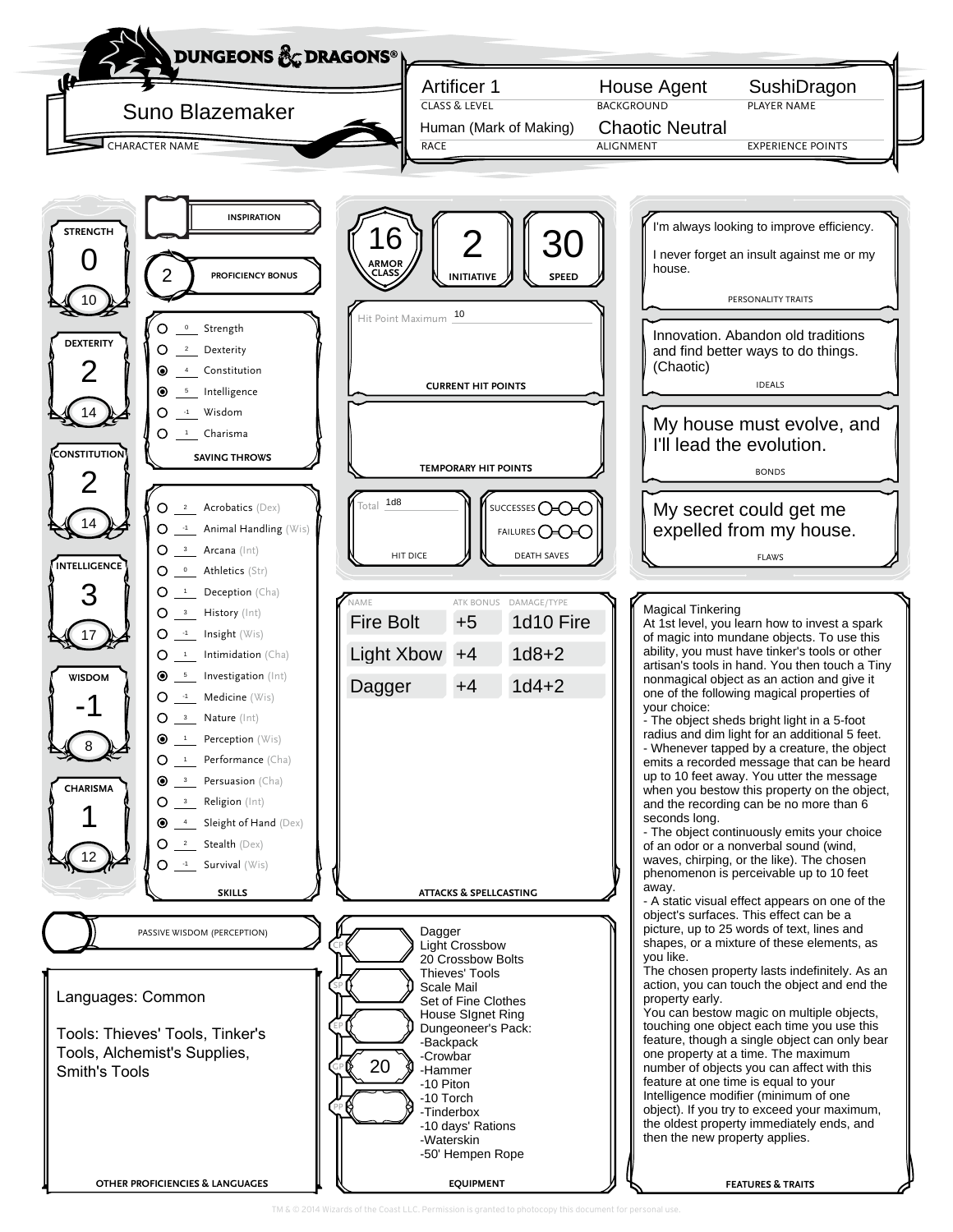| Suno Blazemaker<br><b>CHARACTER NAME</b> | AGE<br><b>EYES</b>                                                                                                                                                                                                                                                                                                                                                                                                                                                                                                                                                                                                                                                                                                                                                                                                                                                                                | <b>HEIGHT</b><br><b>SKIN</b>                                                                                                                                                                                                                                                                                                                                                                                                                                                                                                                                                                                                                                                                                                                                                                                                                                          | WEIGHT        |  |  |  |  |
|------------------------------------------|---------------------------------------------------------------------------------------------------------------------------------------------------------------------------------------------------------------------------------------------------------------------------------------------------------------------------------------------------------------------------------------------------------------------------------------------------------------------------------------------------------------------------------------------------------------------------------------------------------------------------------------------------------------------------------------------------------------------------------------------------------------------------------------------------------------------------------------------------------------------------------------------------|-----------------------------------------------------------------------------------------------------------------------------------------------------------------------------------------------------------------------------------------------------------------------------------------------------------------------------------------------------------------------------------------------------------------------------------------------------------------------------------------------------------------------------------------------------------------------------------------------------------------------------------------------------------------------------------------------------------------------------------------------------------------------------------------------------------------------------------------------------------------------|---------------|--|--|--|--|
|                                          |                                                                                                                                                                                                                                                                                                                                                                                                                                                                                                                                                                                                                                                                                                                                                                                                                                                                                                   |                                                                                                                                                                                                                                                                                                                                                                                                                                                                                                                                                                                                                                                                                                                                                                                                                                                                       | <b>HAIR</b>   |  |  |  |  |
|                                          |                                                                                                                                                                                                                                                                                                                                                                                                                                                                                                                                                                                                                                                                                                                                                                                                                                                                                                   | NAME                                                                                                                                                                                                                                                                                                                                                                                                                                                                                                                                                                                                                                                                                                                                                                                                                                                                  | <b>SYMBOL</b> |  |  |  |  |
| <b>CHARACTER APPEARANCE</b>              |                                                                                                                                                                                                                                                                                                                                                                                                                                                                                                                                                                                                                                                                                                                                                                                                                                                                                                   | <b>ALLIES &amp; ORGANIZATIONS</b>                                                                                                                                                                                                                                                                                                                                                                                                                                                                                                                                                                                                                                                                                                                                                                                                                                     |               |  |  |  |  |
|                                          | Artisan's Intuition<br>Spellsmith<br>Spells of the Mark<br>5th creation                                                                                                                                                                                                                                                                                                                                                                                                                                                                                                                                                                                                                                                                                                                                                                                                                           | When you make an Arcana check or an ability check involving artisan's tools, you can<br>roll a d4 and add the number rolled to the ability check.<br>You know the mending cantrip. You can also cast the magic weapon spell with this trait.<br>When you do so, the spell lasts for 1 hour and doesn't require concentration. Once you<br>cast the spell with this trait, you can't do so again until you finish a long rest.<br>Intelligence is your spellcasting ability for these spells.<br>If you have the Spellcasting or the Pact Magic class feature, the spells on the Mark of<br>Making Spells table are added to the spell list of your spellcasting class.<br>1st identify, Tenser's floating disk<br>2nd continual flame, magic weapon<br>3rd conjure barrage, elemental weapon<br>4th fabricate, stone shape<br><b>ADDITIONAL FEATURES &amp; TRAITS</b> |               |  |  |  |  |
|                                          | Spellcasting<br>You have studied the workings of magic and how to channel it through objects.<br>As a result, you have gained the ability to cast spells. To observers, you don't<br>appear to be casting spells in a conventional way; you look as if you're<br>producing wonders using mundane items or outlandish inventions.<br><b>Tools Required</b><br>You produce your artificer spell effects through your tools. You must have a<br>spellcasting focus-specifically thieves' tools or some kind of artisan's tool-in<br>hand when you cast any spell with this Spellcasting feature. You must be<br>proficient with the tool to use it in this way. See chapter 5, "Equipment," in the<br>Player's Handbook for descriptions of these tools.<br>After you gain the Infuse Item feature at 2nd level, you can also use any item<br>bearing one of your infusions as a spellcasting focus. |                                                                                                                                                                                                                                                                                                                                                                                                                                                                                                                                                                                                                                                                                                                                                                                                                                                                       |               |  |  |  |  |